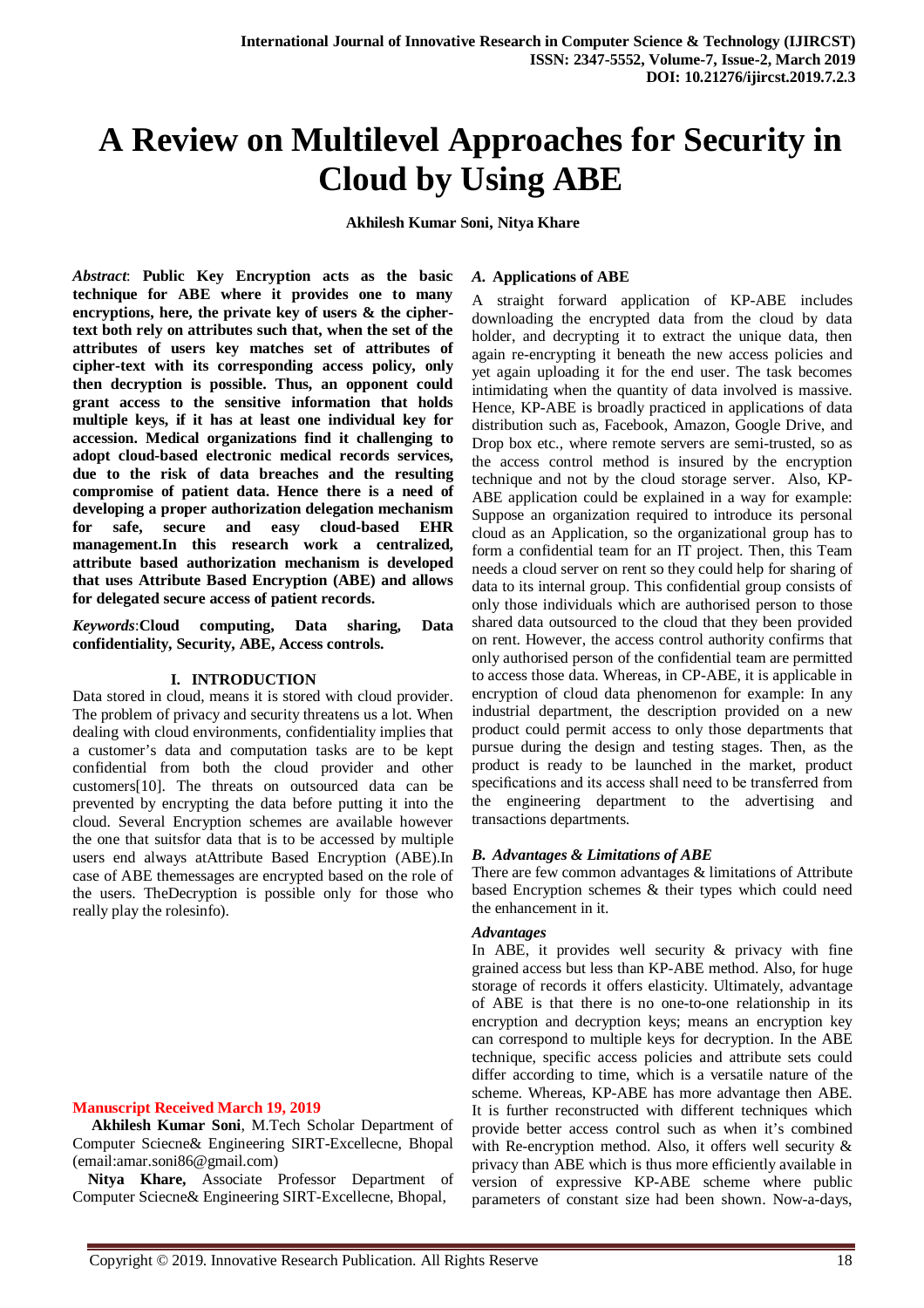more feasible experiences had also been explained by adopting ABE on resource-controlled devices with IOT applications. Some advantages could be described in CP-ABE kind of encryption where it affords fine grained access alike KP-ABE. It has better efficiency in its security methods but consumes time. Similar to KP-ABE, also it can be merged to re-encryption techniques & hidden policy variants which provide adequate access control method & good security to the schemes.

### *Limitations*

In ABE the public key of every authorized user is essential for the data owner but it prohibited in actual environment. As in ABE it suffers from high computational overhead whereas KP-ABE possesses less. And in KP-ABE, decryption of the encrypted text couldn't be decided by the person which encrypts it. It is more complex than ABE, as it is incompatible in some application because a data owner necessarily should trust the key issuer. Therefore, in CP-ABE, compared to ABE cons are limited, but in its variant of verification built on a collision-resistance hash function provides large computation overhead which is required to minimize.

## *C. Preliminary*

## *Access structures:*

In [1] the access tree in KP-ABE scheme defines the access scope of a user's private key. Each non-leaf node of an access structure is labelled as children of a root node. Here, every non-leaf node represents a Threshold Gate which has its own threshold value corresponding to it. Suppose a node x has number of children represented as num(x) correspondingly it has its onset value, say kx, then  $0 \le kx \le num(x)$ . Hence in every access tree or an access structure, each leaf node of the tree is termed by an attribute and it has its onset value  $kx = 1$ . Therefore, for different onset values of an attribute provides a unique Threshold Gate. Such as for  $kx =1$ , OR gate is a Threshold Gate, whereas for  $kx = num(x)$  it provides AND gate as a Threshold Gate. Therefore, to enable working of an access tree, there are few functions to describe its operations i.e.

- parent (x): signifies the parent of the node x in the tree i.e. we can say as root node.
- att (x): it is defined only if x is a leaf node, and indicates the attribute connected to the leaf node x in the tree.
- $index(x)$ : it represents the order of the root node x between its brothers. The nodes are numbered from 1 to num.

Here, maximum in all the schemes they have focused on the monotonic access structure. For satisfying an access structure,

Let  $x = \{x1 \dots xn\}$ be a group of events. A collection of party  $A \subseteq 2x$  is monotone for  $\forall B$  and C, if  $B \in A$ ,  $B \in C$ , then  $C \in A$ . An access structure (respectively, monotone access structure) is a monotone collection. A of nonempty subsets of x1... xn, i.e.,  $A \subseteq 2P\{\emptyset\}$ . The arrays in A are termed as authorized arrays, and the absent sets in A are called unauthorized set.



Linear secret sharing schemes

In [1] in this, vital uses of linear secret-sharing structures are revised from definitions from those given in Beimel, A.: Secure Schemes for Secret Sharing and Key Distribution. A secret-sharing scheme Π over a group of parties P is called linear (over Zp) if:

1) The shares for each party form a vector over Zp.

2) There exists a matrix an M with rows and n columns called the share generating matrix for  $\Pi$ . For all  $i = 1,...,l$  the i'th row of M, we let the function  $\rho$  defined the party labelling row i as  $\rho(i)$ . When we consider the column vector,  $v=(s,r2,...,rn)$ , whereas a  $\in Zp$  is the secret to be shared, and r2,...,rn∈Zp are randomly chosen, then Mv is the vector of l shares of the secret s according to Π. The share (Mv) i belongs to party  $\rho(i)$ .

Suppose that  $\Pi$  is an LSSS for the access structure A. Let S ∈ A be any authorized set, and let I⊂{1,2,...,l} be defined as  $I = \{i : \rho(i) \in S\}$ . Then, there exist constants  $\{\omega i \in Zp\}$  i $\in I$ such that, if  $\{\lambda i\}$  are valid shares of any secrets according to  $\Pi$ , then  $\mathbf{i} \in I$   $\omega \mathbf{i} \gamma \mathbf{i} = \mathbf{s}$ .

Access structures could be described in monotonic Boolean formulas, which can be transformed to an LSSS representation. When considering a Boolean formulation as an access tree with l nodes, the corresponding LSSS matrix consists of l rows.

3) Bilinear groups: Bilinear Maps: [1] Let G0 and G1 be two multiplicative cyclic groups of prime order p. Let g be a generator of G0 and e be a bilinear map,

e:  $G0 \times G0 \rightarrow G1$ .

The bilinear map e has the following properties:

- Bilinearity: for all  $u,v \in G0$  and  $a,b \in Zp$ , we have  $e(u^a, v^b) = e(u, v)^{ab}$
- Non-degeneracy:  $e(g, g) \neq 1$ .

We say that G0 is a bilinear group if the group operation in G0 and the bilinear map e are both efficiently computable. Notice that the map e is symmetric since,

$$
e(g^a, g^b) = e(g, g)^{ab} = e(g^b, g^a)
$$

#### **II. LITERATURE REVIEW**

Under survey cryptographic techniques proposed by various authors has been reviewed and a brief review on each of them are included below.In Sadia et al. [7]analysis of security problem in cloud identifies the threats mainly as inside and outside attackers. Inside attackers includes malicious employees at client side, malicious employees at cloud provider side and cloud provider itself. They arrived at findings that client data on cloud data base must in the form cipher text [8].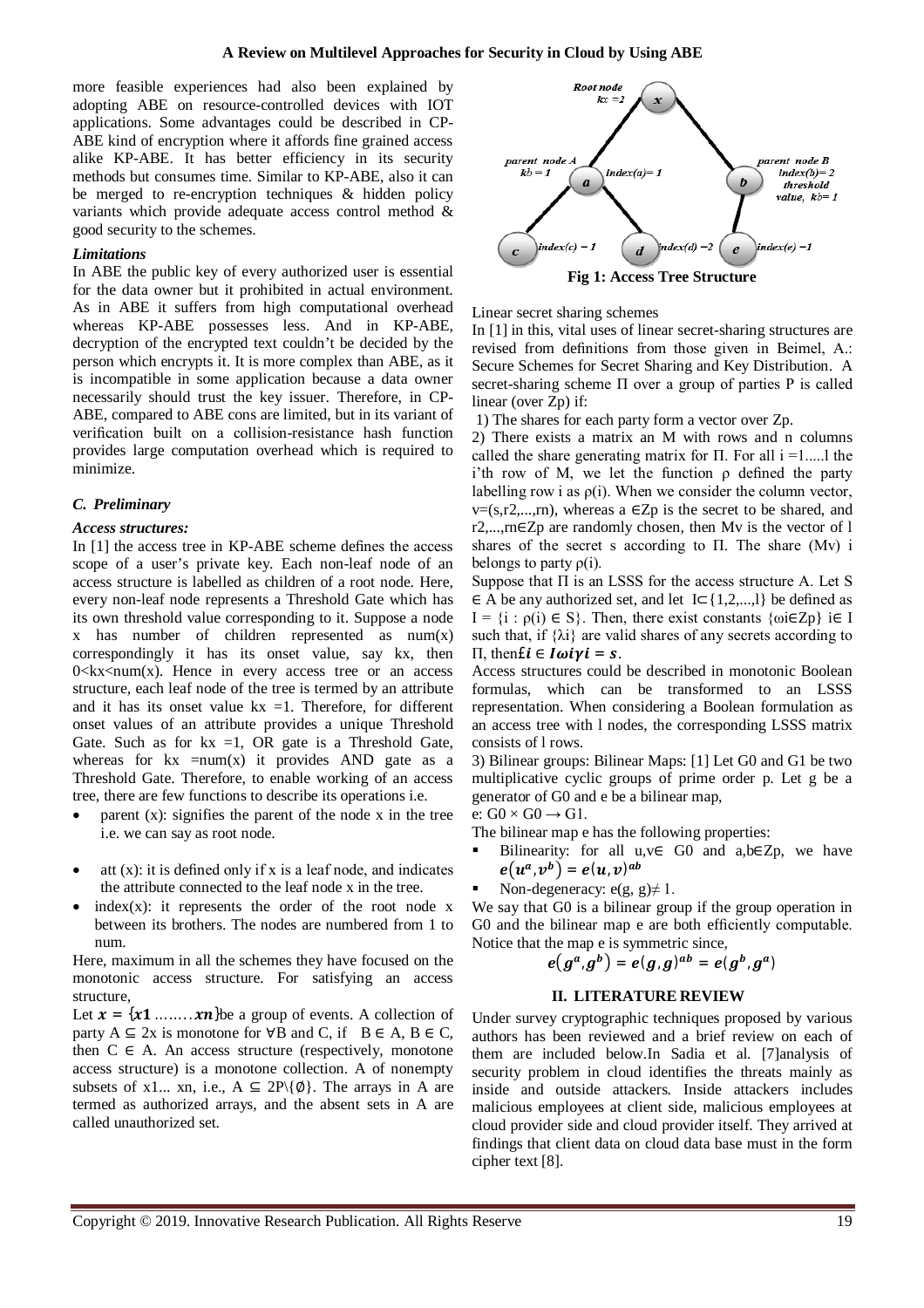In [9] the authors had done a survey on the various proposed security models for cloud and found that the insider threats from cloud provider itself and also the use of high cost pairing operations in most of security models as the demerits insecure cloud models.

Vidhate et al. [10] propose a scheme that integrates cryptography with Role Based Access Control (RBAC).AES isthe encryption technique used. The scheme uses private cloud to get parameters regarding the roles for which the encryption document is accessible. The owner then uploads the cipher text into cloud by seeking a dedicated server for performing encryption. During decryption public cloud forward the request to the private cloud; if the roles are having permission to access thecipher text they will be forwarded to the dedicated server to perform decryption. Advantages of the proposed system includes single key for decryption and a role based access. The system takes greater amount of time for role checking since it has to wait for the replies from private cloud regarding role based access permission.

Chu et al. [11] proposed a key aggregate cryptosystem(KAC) to decrypt a subset of cipher texts by generating anaggregate key for secret keys of different classes. In this proposal sender can broadcast the document to be shared by transferring a secret key through a public key cryptosystem.

|  | <b>Table 1: Comparative Review of ABE</b> |  |  |
|--|-------------------------------------------|--|--|
|--|-------------------------------------------|--|--|

| <b>Author</b><br>name                          | <b>Description</b>                                                                                                                                                                                                                                                                              | <b>Results</b>                                                                                                       |  |
|------------------------------------------------|-------------------------------------------------------------------------------------------------------------------------------------------------------------------------------------------------------------------------------------------------------------------------------------------------|----------------------------------------------------------------------------------------------------------------------|--|
| Maithilee<br>Joshi<br><sub>et</sub><br>al. [1] | An attribute based,<br>field level, document<br>encryption<br>is<br>proposed<br>for<br>managing the access<br>and data security of<br>cloud-based EHRs                                                                                                                                          | Provided<br>authentication<br>tΩ<br>users with respect<br>to read and write<br>access.                               |  |
| Priya<br>et<br>al. [2]                         | Discussed about the<br>various<br>security<br>techniques<br>and<br>relations based on<br><b>Attributes</b><br><b>Based</b><br>Encryption,<br>especially, the type<br>KP-ABE over data<br>attributes which<br>explains secured<br>methods $\&$ its<br>schemes related to<br>time specifications. | Provided that KP-<br>ABE<br>scheme is<br>efficient<br>more<br>with<br>respect<br>to<br>time.                         |  |
| Yong Yu<br>et al. $[3]$                        | Proposed an attribute-<br>based cloud<br>data<br>integrity auditing<br>protocol to simplify<br>the key management<br>issues.                                                                                                                                                                    | Less calculation in<br>verifying<br>the<br>Response<br>of<br>auditing and thus<br>cause less<br>time<br>consumption. |  |

| Y. Li et l<br>al. [4]          | An fuzzy identity<br>based attribute-based<br>cloud data auditing<br>protocol is designed.                                              | Protocol offers the<br>property of error-<br>tolerance.                                                                             |
|--------------------------------|-----------------------------------------------------------------------------------------------------------------------------------------|-------------------------------------------------------------------------------------------------------------------------------------|
| Ming-<br>et<br>quan<br>al. [5] | Proposed<br>Homomorphic<br>Encryption Scheme<br>Based on Elliptic<br>Curve Cryptography<br>for Privacy Protection<br>of Cloud Computing | Achieves better<br>efficiency in terms<br>of computation<br>and<br>communication<br>cost as compared<br>to RSA &Paillier<br>scheme. |
| Yong Yu<br>et al. $[6]$        | Investigated data<br>privacy issues in<br>remote data integrity-<br>checking protocols                                                  | Practically proved<br>that the best size<br>of the block is<br>between 4 and 8<br>KB, which<br>delivers the best<br>performance     |

## **III.PROPOSED SYSTEM**

According to the proposed methodology, the model explains about the flourishment of data security, its confidentiality & its integrity by using KP- ABE scheme for fine grained access in cloud computing. The proposed methodology works in following steps:

Step (1): Cloud Authority Server -- CAS when distributes PUK to cloud users then he send his PUK to Data owner.

Step (2): Data Owner --Then data owner generates SK by Elgamal algorithm and encipher it and transfers the encrypted data CT1 to CSP.

Step (3): Cloud Service Provider -- CSP thus alters the enciphered cipher-text, re-encrypts it into another cipher CT2.

Step (4): Data Centre --Then the data send by the data owner to the CSP is saved into Data centre.

Step (5): Authority Server—Hence, Authority Server generates the license for data user and after generation of license he sends it to CSP with PUK and timer starts running.

Step (6): Data User -- Thereafter Data user sends a request for retrieval of data from authority server and unless until he gets permission to retrieve by satisfying his authentication, end user cannot decrypt it.

Step (7): CSP and Timer Expires --When the data user credentials are satisfied then CSP provides encrypted data to the data end user, it generates two conditions; if Timers gives NO condition then data end user has authenticated himself as an authorized user and has time decrypt data in that interval of time and if Timers YES condition comes, then it seems that user had not decrypted the data in a certain time interval and data is self-destructed.